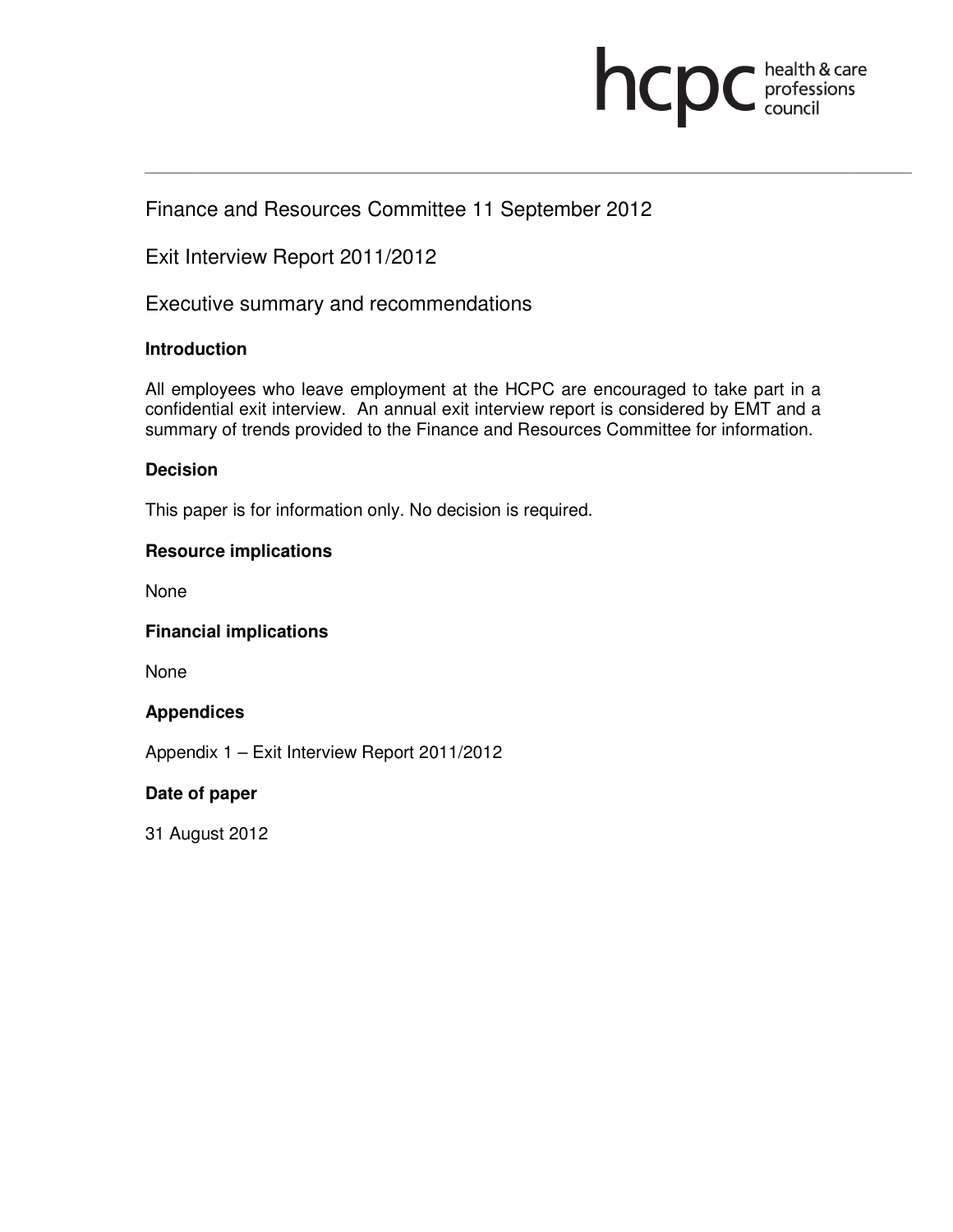# **HCPC Employee Exit Interview Report 2011/2012**

### **Background**

All employees who leave employment at the HCPC are encouraged to take part in a confidential exit interview, either with a member of the Human Resources department or their line manager.

An annual exit interview report is provided to the Finance and Resources Committee.

### **Introduction**

During the period 1 April 2011 to 31 March 2012, 19 employees left the HCPC (not including temporary agency staff). Of those leavers, 15 were invited to attend exit interviews or complete an exit questionnaire, and of these requests, 14 were completed. This represents a 93% response rate, which is a second successive improvement on the results of previous years.

Employees not invited to complete an interview or a questionnaire included employees who:

- did not successfully complete their probation (3)
- were compulsory leavers from the organisation (1)

This left just one employee who declined to complete the questionnaire.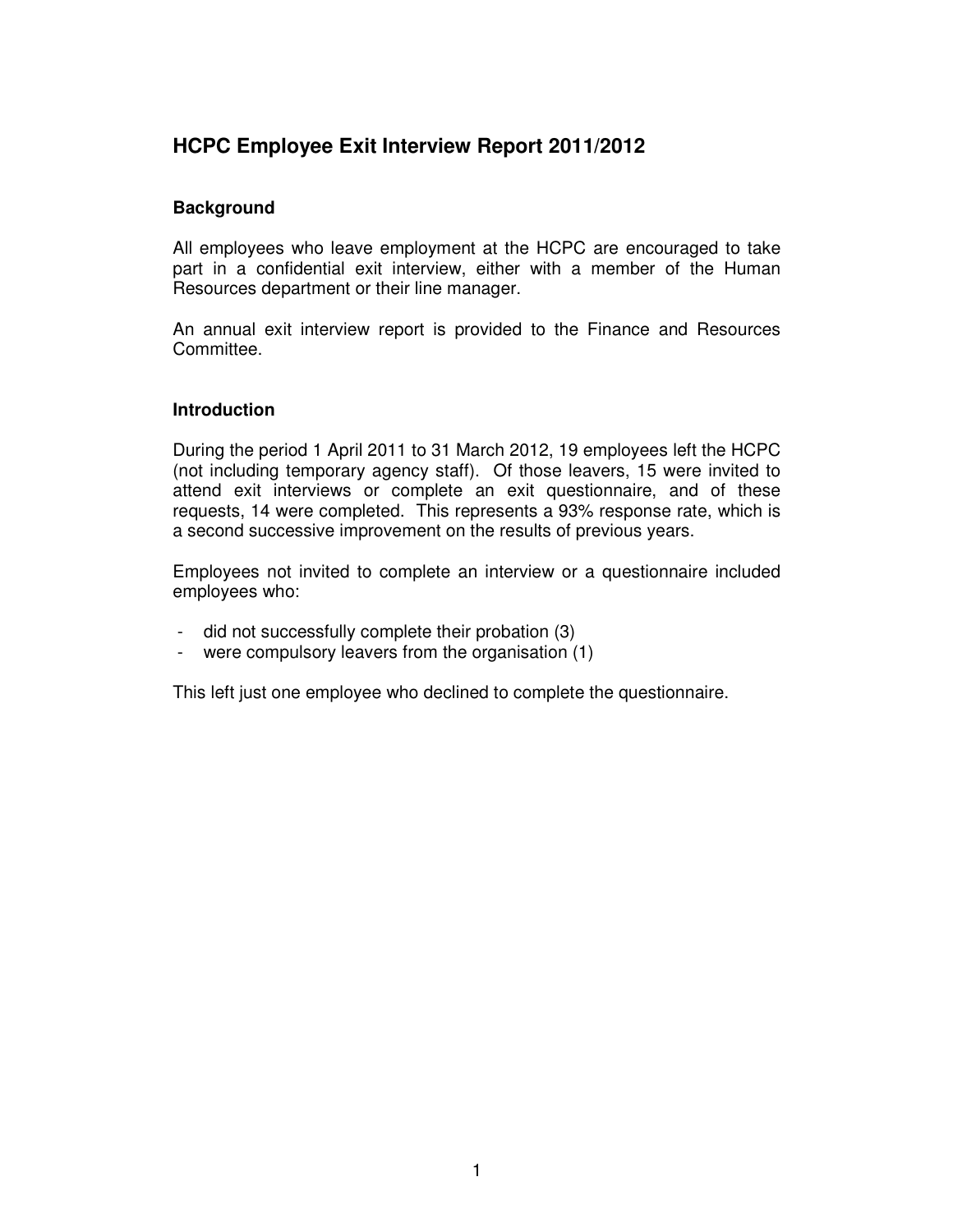# **Question responses and Key trend analysis**

The following section summarises the responses obtained to questions asked at exit interviews over the period 1 April 2011 – 31 March 2012, and provides some analysis of the key trends identified.





### Main Reasons for Leaving

The main factors which contributed towards reasons for leaving the HCPC in 2011/2012 were:

| <b>Factor</b>            | <b>Cited by</b> |
|--------------------------|-----------------|
| Family/ personal reasons | 43%             |
| Enhanced job opportunity | 36%             |
| Lack of advancement      | 36%             |
| Lack of challenge        | 29%             |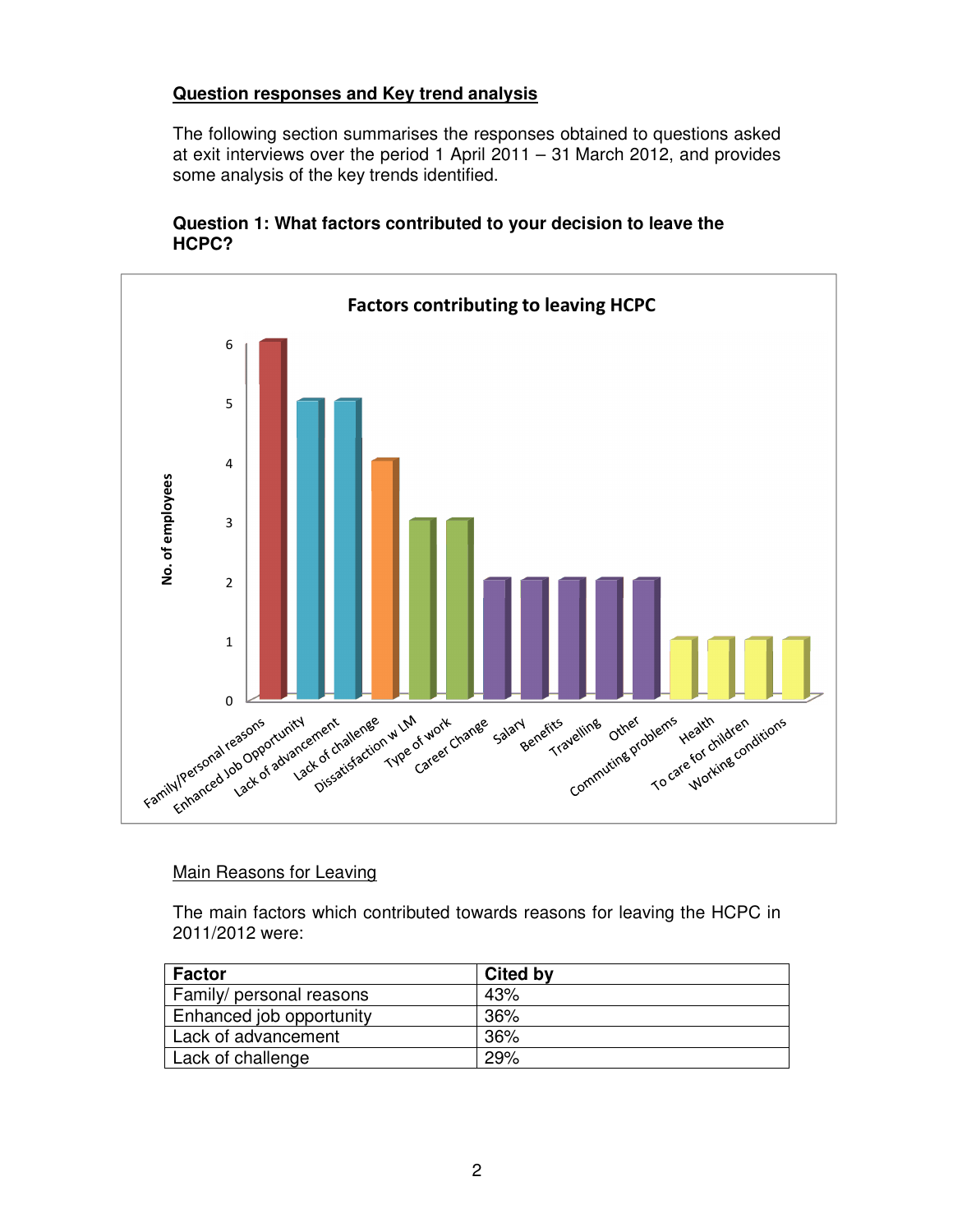A non-work related factor - family/ personal reasons, was the factor cited more than any other by leavers. For the first year out of the last three, career change did not figure as one of the main reasons for leaving.

There were some negative factors included in response to this question, these were:

| <b>Factor</b>                     | <b>Cited by</b> |
|-----------------------------------|-----------------|
| Dissatisfaction with line manager | 21%             |
| Working conditions                | 7%              |

In last year's survey dissatisfaction with line managers was not reported as a reason for leaving, so this factor will be kept under review. However it is worth noting that in the answer to question 7 below none of these leavers rated their overall relationship with their line manager as being 'unsatisfactory' or 'poor'.

Comments about dissatisfaction with the line manager relate to three different managers, and the HR department has followed these up in the relevant departments when it has been appropriate to do so.

The comment regarding dissatisfaction with working conditions came from one leaver and could have been due to the amount of hot-desking and office moves which have taken place in recent months, due to the organisation increasing in size and needing to expand its office space.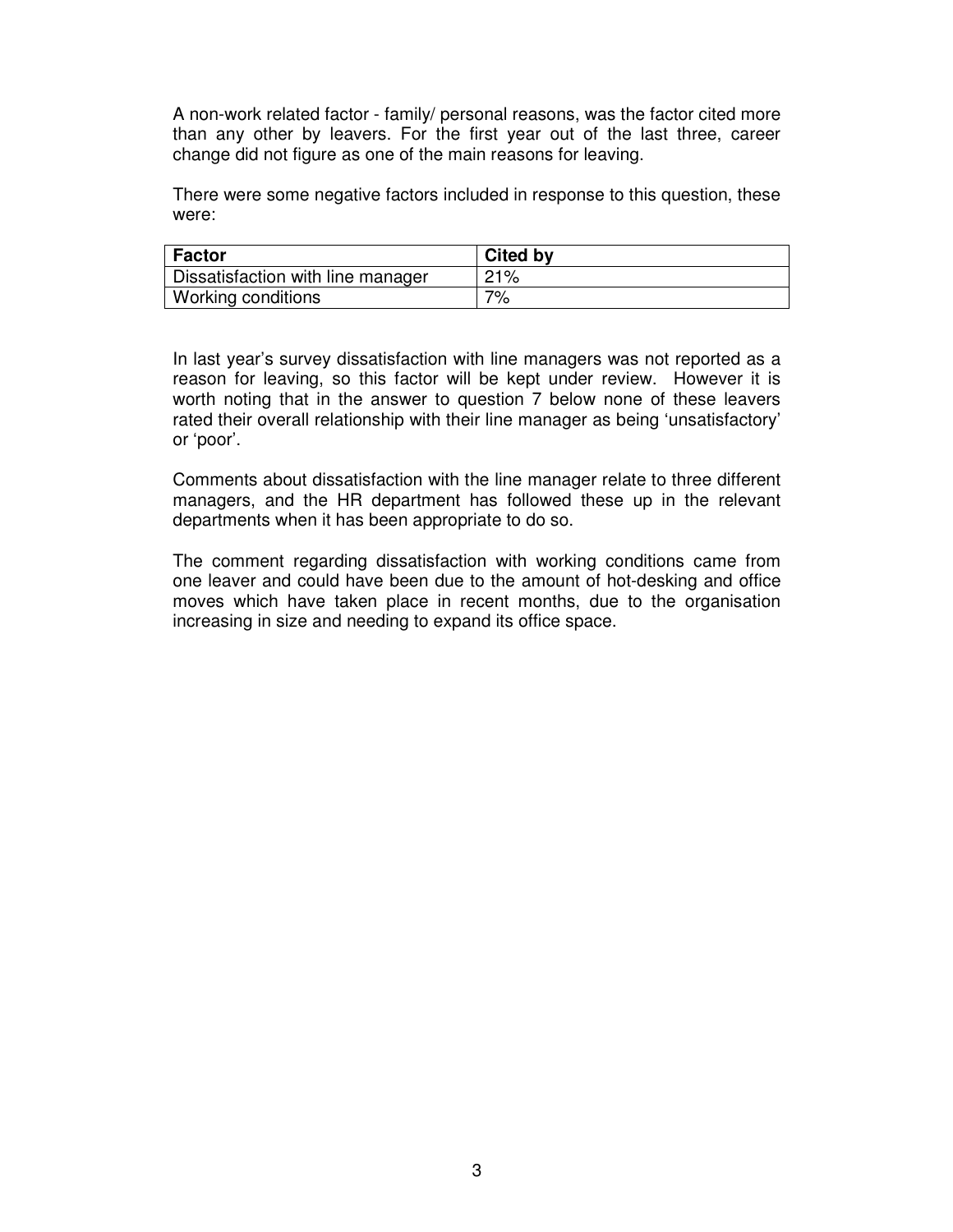### **Question 2: Who are you going to work for?**



### New Employer

Of the respondents who answered this question, 50% were going to work for another employer;

- 14% were going to work for another regulator.
- 36% were going to work for another type of organisation.

The remaining 50% were leaving to undertake other pursuits.

### **Question 3: What position are you taking up?**

For data protection reasons, detailed analysis cannot be provided in response to this question. However, 71% of those to which this question applied were going into new roles which they considered to be a promotion, whilst 29% were going to roles which were at a similar level to the one they were leaving.

### **Question 4: How did you hear about the job?**

This question brought a variety of different answers, although the main response was 'not applicable'.

#### **Question 5: What is the remuneration package and benefits offered by your new job?**

The 57% of leavers who were going into new jobs, went into roles which were paying higher salaries than they were receiving at the HCPC and 29% were going into roles which were paying a lower salary. The remaining 14% were going to receive a similar level of salary.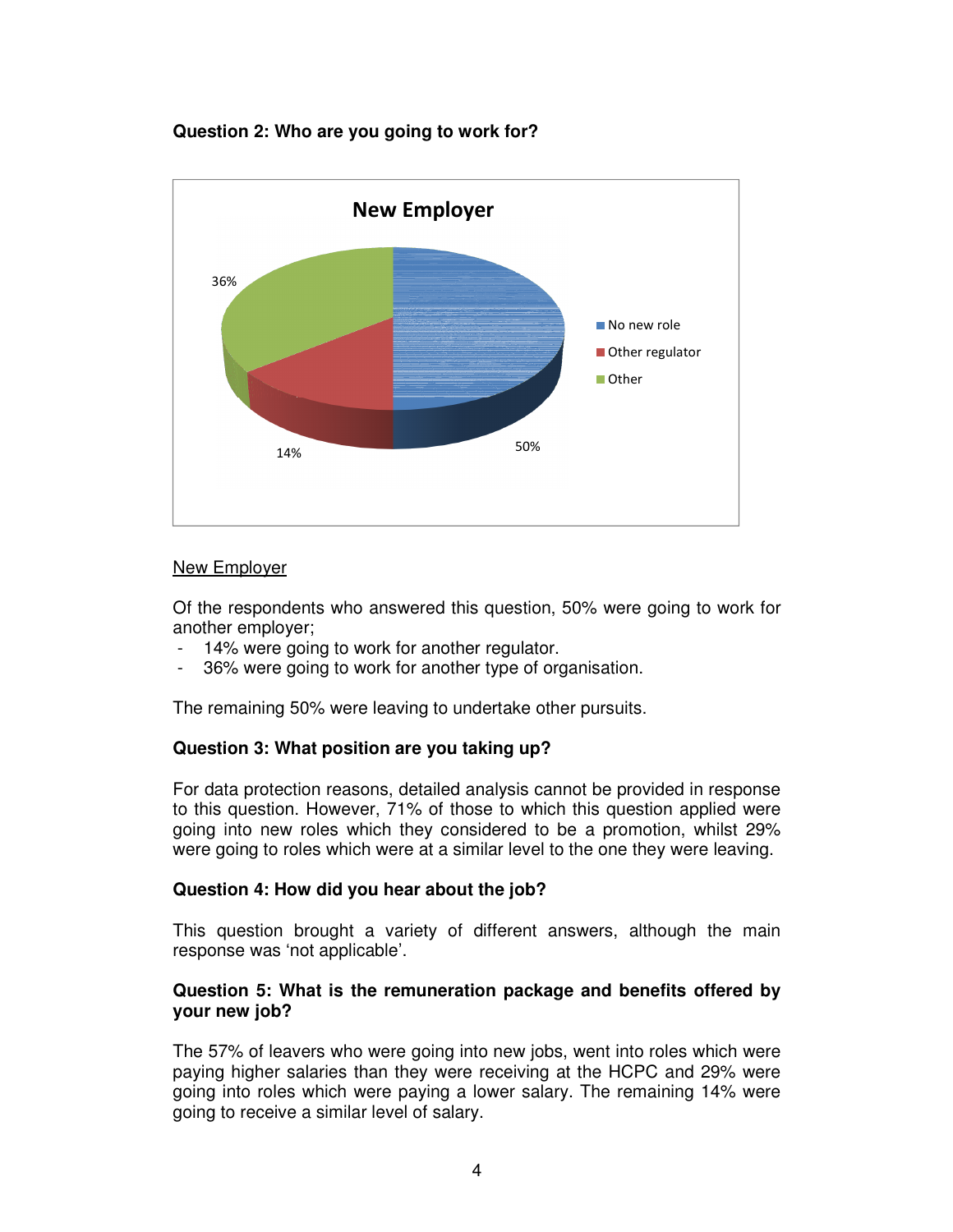

# **Question 6: Could HCPC have done anything to encourage you to stay?**

When asked, 71% of leaving employees said that the HCPC could not have done anything which would have encouraged them to stay. Reasons for this included.

- Leaving due to personal reasons (2)
- Training to become a solicitor, no progression at HCPC (2)
- Time to move on

Of the 29% who said they could have been encouraged to stay, answers included:

- Would not have left if had more support from line manager
- Would have liked to have worked for another department

Last year's report also showed that the majority of leavers felt that the HCPC could not have done anything to encourage them to stay because their main reasons for leaving were personal.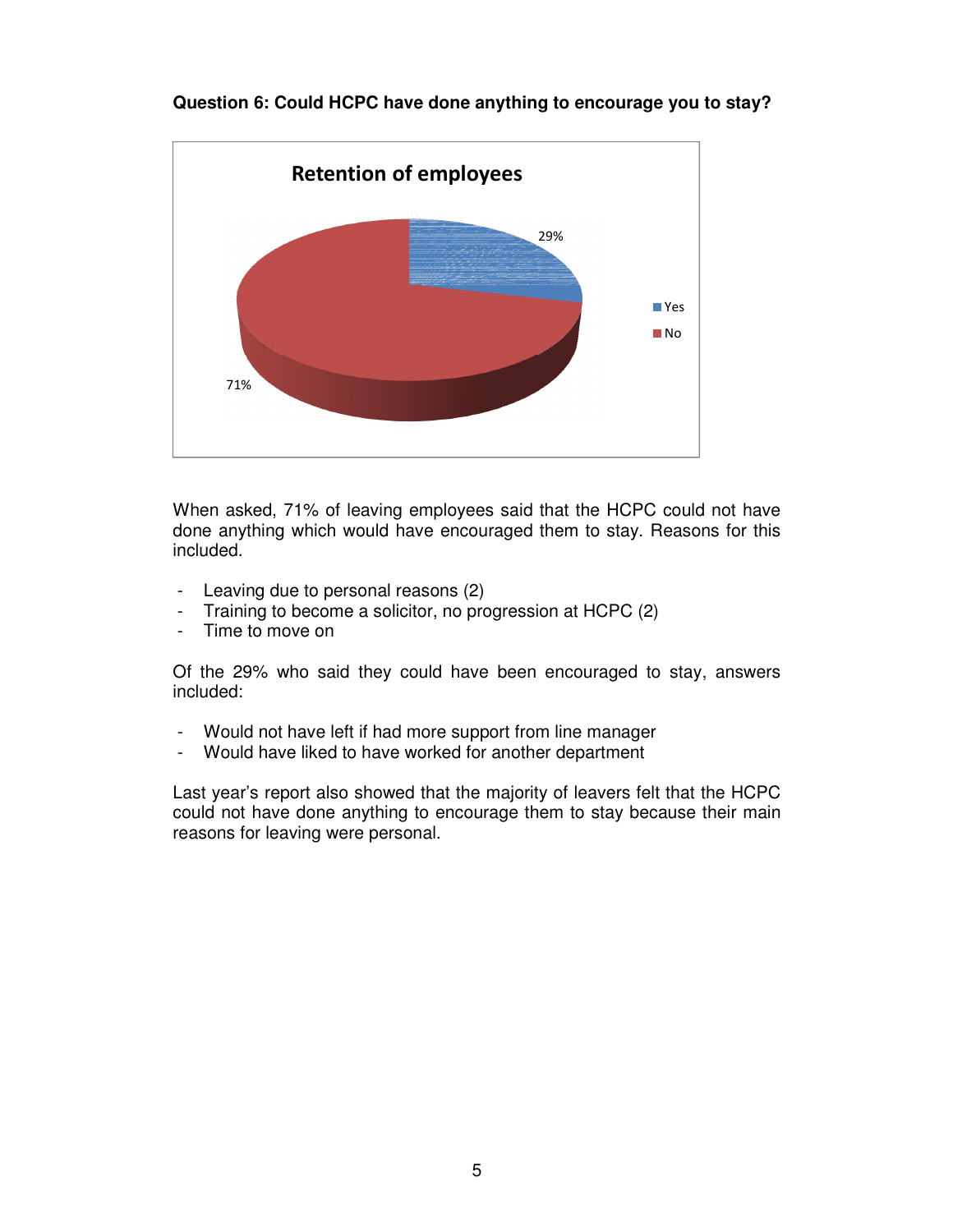## **Question 7: How would you rate the following categories in your personal experience with the HCPC?**

|                            | % Ratings        |      |                     |                       |          |
|----------------------------|------------------|------|---------------------|-----------------------|----------|
|                            | <b>Excellent</b> | Good | <b>Satisfactory</b> | <b>Unsatisfactory</b> | Poor     |
| Training                   | 47               | 7    | 13                  | 20                    | 13       |
| Career development         | 7                | 20   | 47                  | 20                    | 7        |
| <b>HCPC Benefits</b>       | 27               | 40   | 20                  | 7                     | 7        |
| Salary                     | 17               | 58   | 8                   | O                     | 17       |
| Location                   | 36               | 36   | 29                  | ŋ                     | 0        |
| Work/Life Balance          | 21               | 43   | 29                  | O                     | 7        |
| Variety of work            | 14               | 29   | 43                  |                       | 7        |
| Manager's Leadership style | 36               | 29   | 21                  | 14                    | $\Omega$ |
| <b>HCPC's Culture</b>      | 29               | 50   | 14                  | 7                     | $\Omega$ |
| Relationships w/           | 60               | 40   | 0                   | $\Omega$              | $\Omega$ |
| Colleagues                 |                  |      |                     |                       |          |
| Relationships w/ Managers  | 36               | 36   | 29                  | 0                     | 0        |
| Job Satisfaction           | 13               | 40   | 33                  | 3                     | 7        |
| <b>Promotion Prospects</b> | 8                | 31   | 31                  | 23                    | 8        |
| <b>Job Security</b>        | 38               | 31   | 15                  | 8                     | 8        |
| Performance Management     | 29               | 21   | 25                  | 21                    | 7        |

Leaving employees were asked to rate a variety of aspects of their working experience at the HCPC, the results are detailed below.

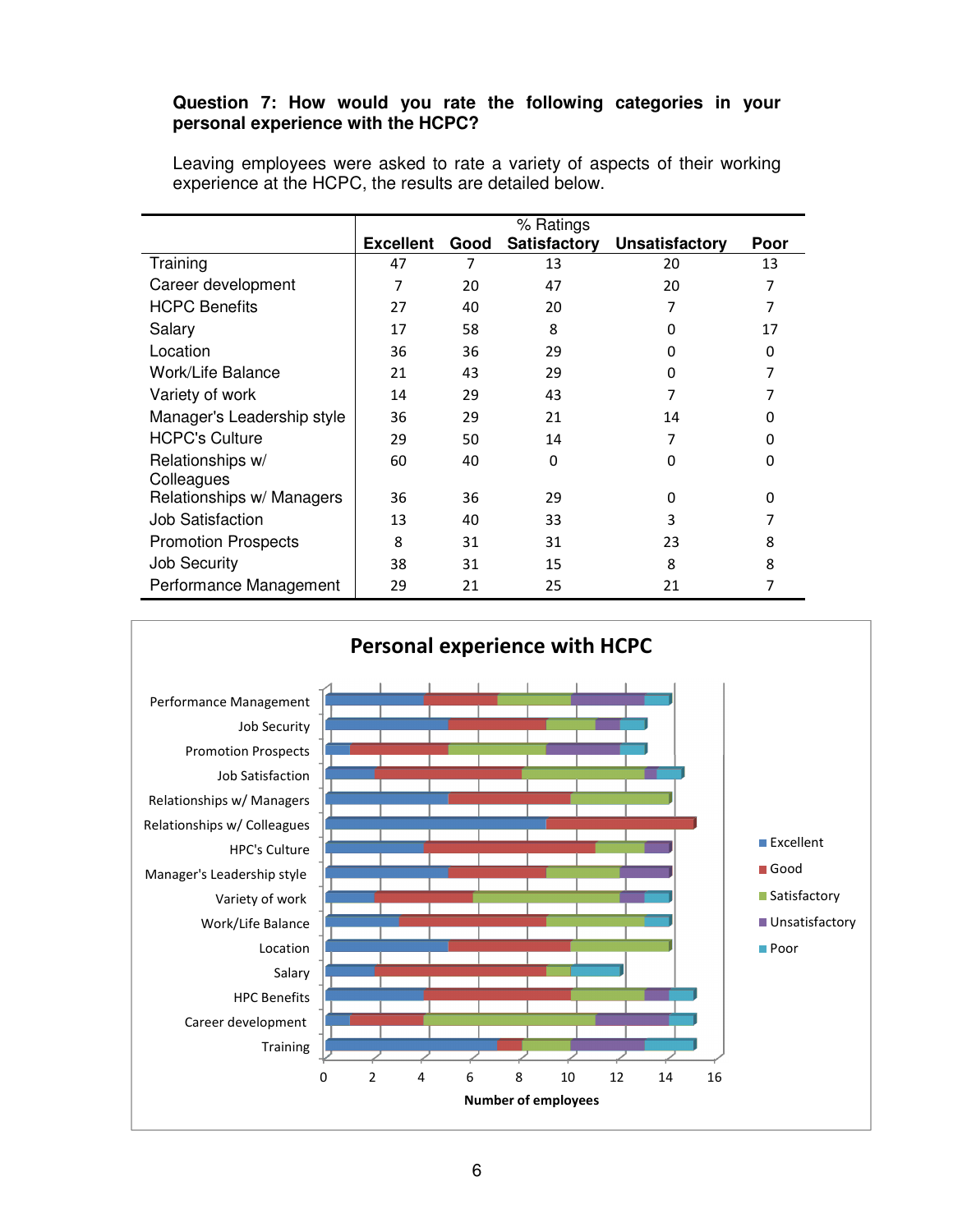# **Positive Results**

The following areas received the highest combined rating of either 'excellent' or 'good' when rated by employees.

- The highest scoring element of leaving employees' experience with the HCPC was 'relationships with colleagues, rated as 'excellent' or 'good; by 100% of leavers
- A similar element HCPC's culture, was rated as excellent or good by 79% of leavers.
- Salary was rated as 'good' or 'excellent' by 75% of leavers
- Both relationships with managers and location received a 'good' or 'excellent' rating of 71%
- Managers' leadership style was rated good or excellent by 64% of leavers, although this was a drop of 20% compared with the previous year.

### **Less Positive Results**

The areas which received the highest rating of either 'poor' or 'unsatisfactory from leavers were:

| <b>Factor</b>          | <b>Cited by</b> |
|------------------------|-----------------|
| Training               | 33%             |
| Promotion prospects    | 31%             |
| Performance management | 29%             |
| Career development     | 27%             |

### **Training**

Some of the comments around training, referred to departmental training and referred to

- Not wanting to undergo mandatory training if already qualified
- Wanting to undergo more developmental training

The HR department are again running an organisational training plan in 2012/2013, and a review of the training and development policy is planned. Larger departments continue to run specialist training.

### Promotion

The individuals who rated promotion prospects and career development poorly may have been working in smaller departments within the organisation in which there is less opportunity for career development compared with larger departments.

During the period 1 April 2011 – 31 March 2012 the organisation carried out recruitment campaigns for 34 roles, some internal only and some internal and external. Of these 34 appointments made, 16 (47%) went to internal candidates.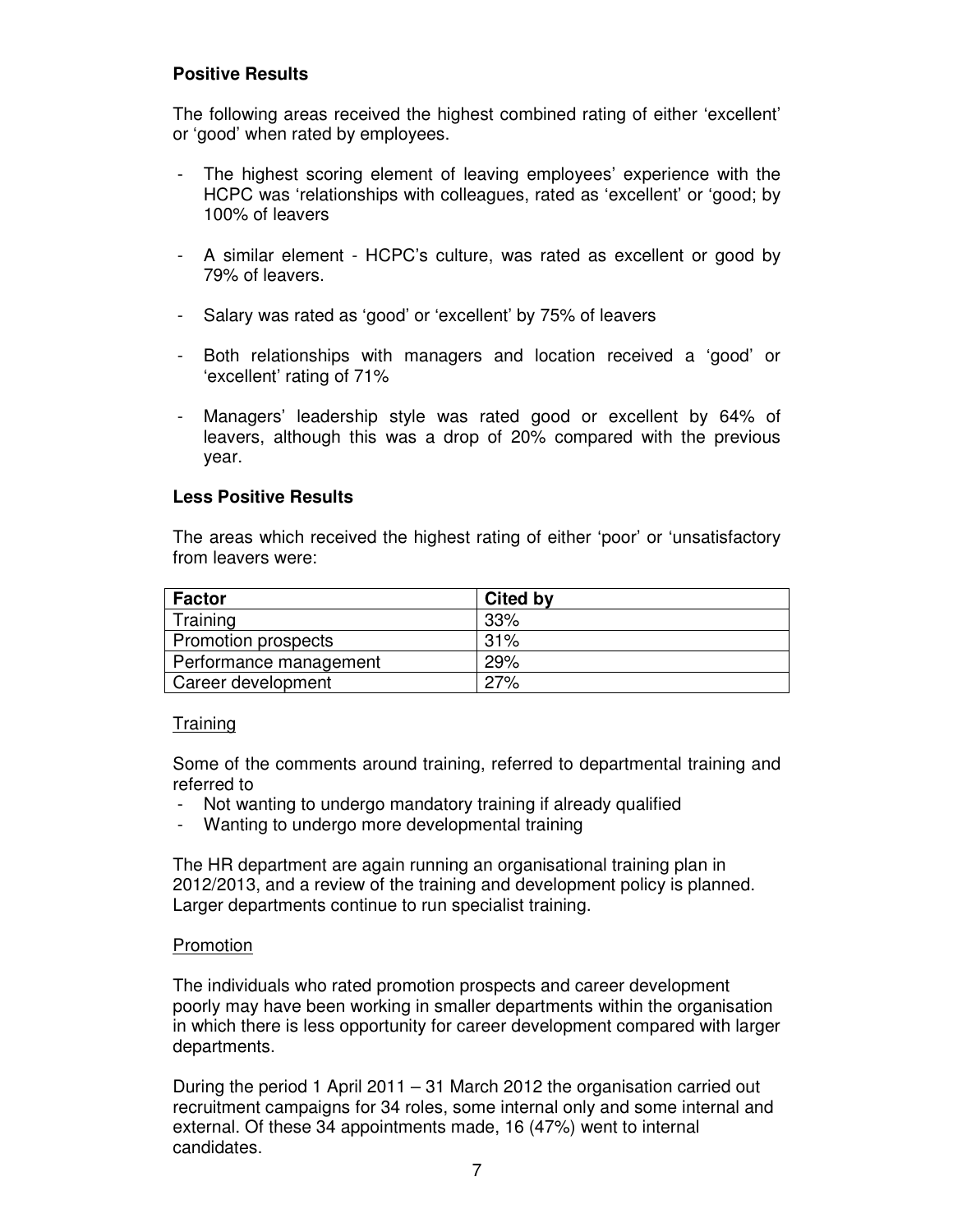### **Question 8: How could we have improved your experience at the HCPC? What you would like to see changed?**

There were no particular themes which emerged in response to this question. The only area in which more than one leaver commented was recruitment.

- One leaver commented that they wanted the organisation to be more open about promotions
- The other wanted more transparency around the recruitment process

A summary of the other comments is listed below, each of which were made by one person.

### **Areas which would have improved experience at the HCPC**

- More support from line manager
- Improve communications between Registration teams
- HCPC to harness employees' ideas better
- More structured training within the department
- Not having fixed 9-5 working hours
- Would like to have sat with team, found not doing so a negative experience
- Support departments to have been given more resource and opportunity not to work manually

Additionally, some positive comments were made in response to this question.

### **Positive comments**

- Everyone is approachable, HR are approachable, open door policy. Has seen a lot of change and things have got better.
- Appreciative of their manager and Head of Department, who they thought were great.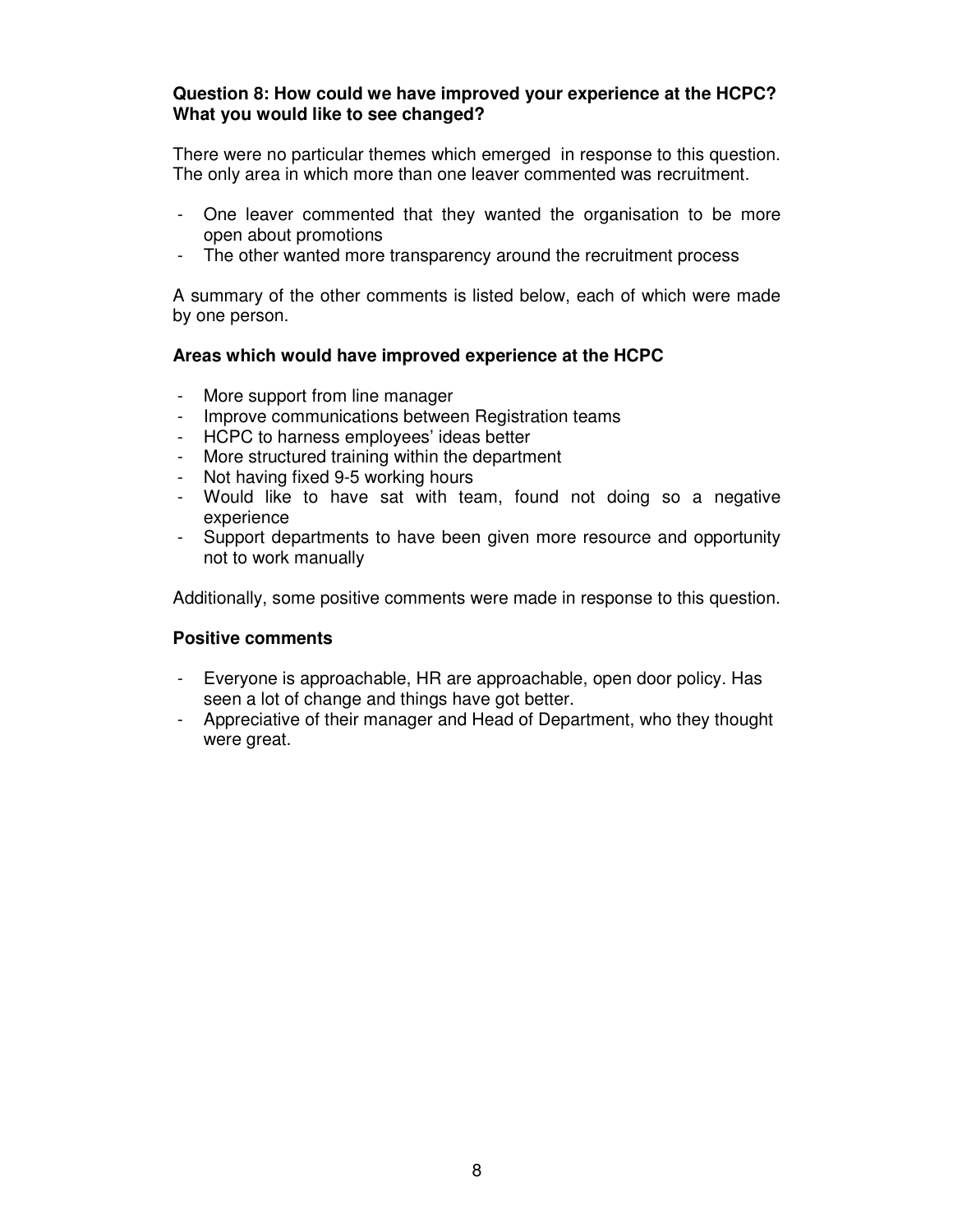# **Question 9: Would you consider returning to the HCPC in the future?**

The response to this question provided an improved result, compared to the previous year, when 57% of leavers said they would return compared to this year's 79% (11).

| Yes      | No         |
|----------|------------|
| 79% (11) | $21\%$ (3) |



### **Question 10: Would you recommend the HCPC as an employer?**

93% would recommend the HCPC as an employer, with 7%, answering 'maybe'. The response to this question was a slight decline when compared to the previous year's result, when 100% of leavers said 'yes'. Significantly, no leaving employee said that they would not recommend the HCPC as an employer.

| Yes         | No | Maybe |
|-------------|----|-------|
| $93\%$ (13) |    | 7% (1 |